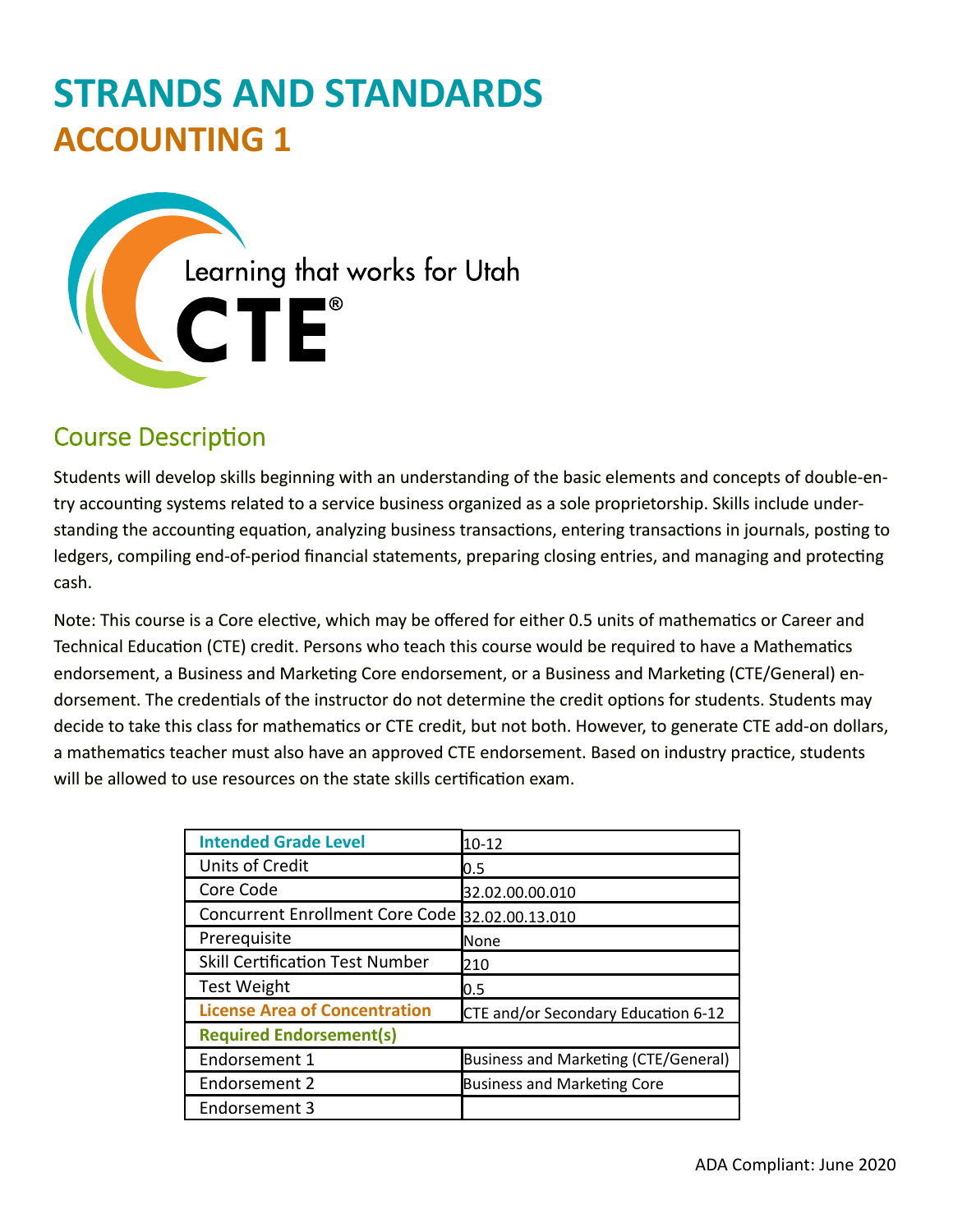# STRAND 1

#### **Students will define generally accepted accounting principles and basic business structures.**

#### Standard 1

Define accounting and generally accepted accounting principles (GAAP).

- GAAP concepts:
	- Business entity
	- Going concern
	- Accounting period
	- Revenue recognition

#### Standard 2

Identify each step of the accounting cycle.

- Step 1 Analyze business transactions to determine debit(s) and credit(s)
- Step 2 Journalize transactions in a general journal
- Step 3 Post debit(s) and credit(s) from the general journal to ledger
- Step 4 Prepare a trial balance to prove that debits equal credits
- Step 5 Prepare the following financial statements:
	- Income statement (profit and loss)
	- Balance sheet
- Step 6 Journalize and post-closing entries
- Step 7 Prepare post-closing trial balance

#### Standard 3

Identify and explain business structures

- Identify and differentiate among the three forms of business ownership.
	- Sole proprietorship
	- Partnership
	- Corporation
- Identify and differentiate among the three types of businesses.
	- Service
	- Merchandising
	- Manufacturing

## STRAND 2

**Students will identify the three basic accounting equation elements, apply them to accounts, and use them in the accounting equation.**

#### Standard 1

Identify the characteristics of an asset, liability, and owner's equity.

- Asset: property owned by the business
- Liability: creditors' financial claim to assets (debt)
- Owner's Equity: an owner's financial claim to assets

#### Standard 2

Demonstrate an understanding of the fundamental accounting equation.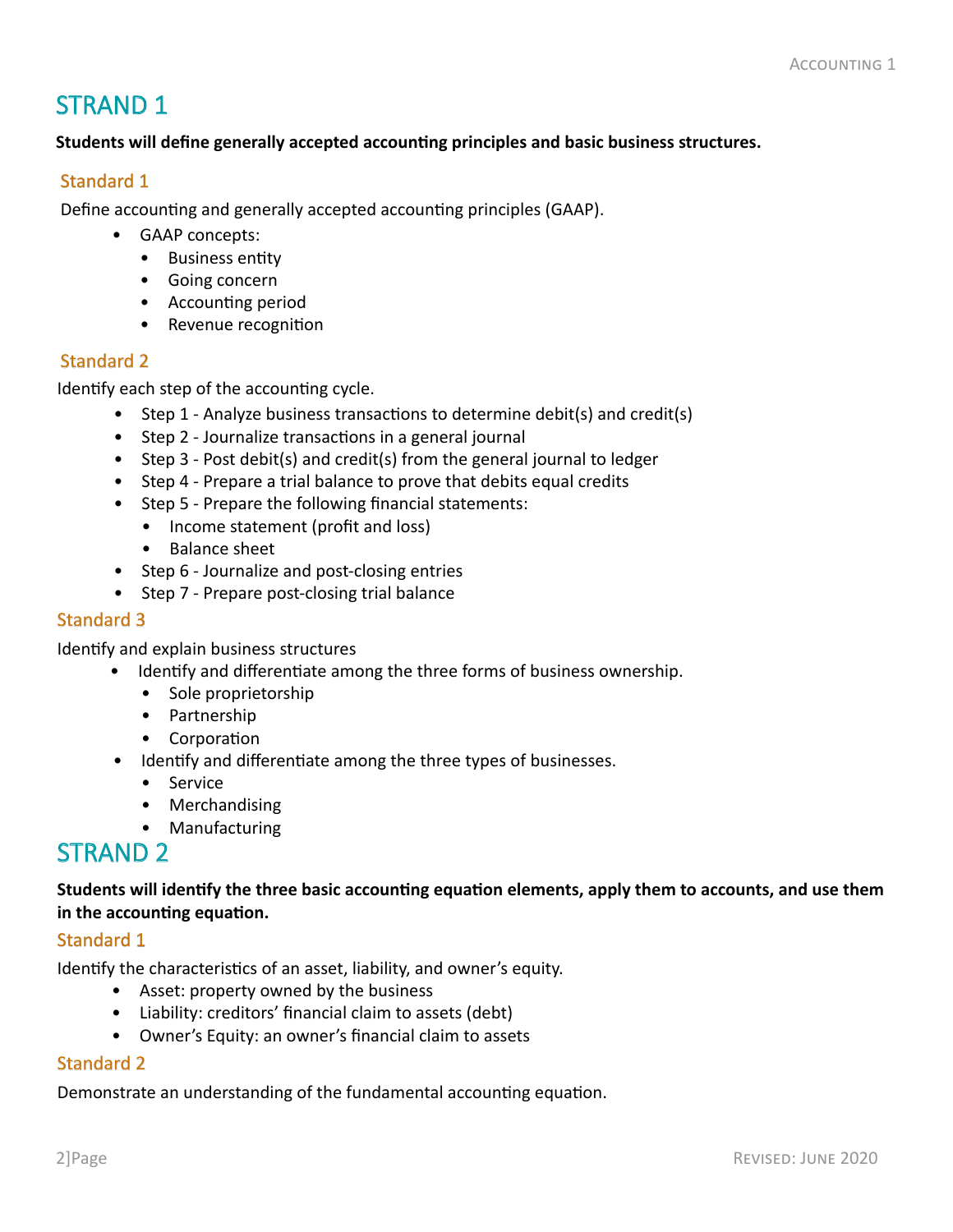- Accounting equation: Assets = Liabilities + Owner's Equity
- Explain why the accounting equation must be in balance
- Manipulate the accounting equation to find the missing variable

Classify accounts as assets, liabilities, or owner's equity.

#### **Strand 2 Performance Skills included below.**

### STRAND 3

**Students will explain the process of analyzing transactions using double-entry accounting and determine debit(s) and credit(s).**

#### Standard 1

Explain the basic steps of double-entry accounting in business transactions.

- Identify which accounts are affected.
- Classify the affected accounts as an asset, liability, or owner's equity.
- Determine if the affected accounts will increase or decrease.

#### Standard 2

Define debit and credit and identify the effect of each on individual accounts.

- Define debit and credit.
- Identify increase, decrease, and normal balance of assets, liability and owner's equity accounts.

#### Standard 3

Explain how to use T-accounts as a tool to analyze business transactions into debit(s) and credit(s).

- Label a T-account
- Enter the debit(s) and credit(s) on the T-account
- Recognize the effect of debit(s) and credit(s) on the accounting equation using T-accounts.
- Verify the accounting equation is in balance.

#### **Strand 3 Performance Skills included below.**

### STRAND 4

**Students will identify and use source documents to journalize transactions, post journal entries to the ledger, and prepare a trial balance.**

#### Standard 1

Identify and categorize source documents and explore the effect of technological advances on each source document.

- Checks cash purchases
- Invoices sales on account
- Receipts cash receipts
- Memorandums when other source documents are not produced or available.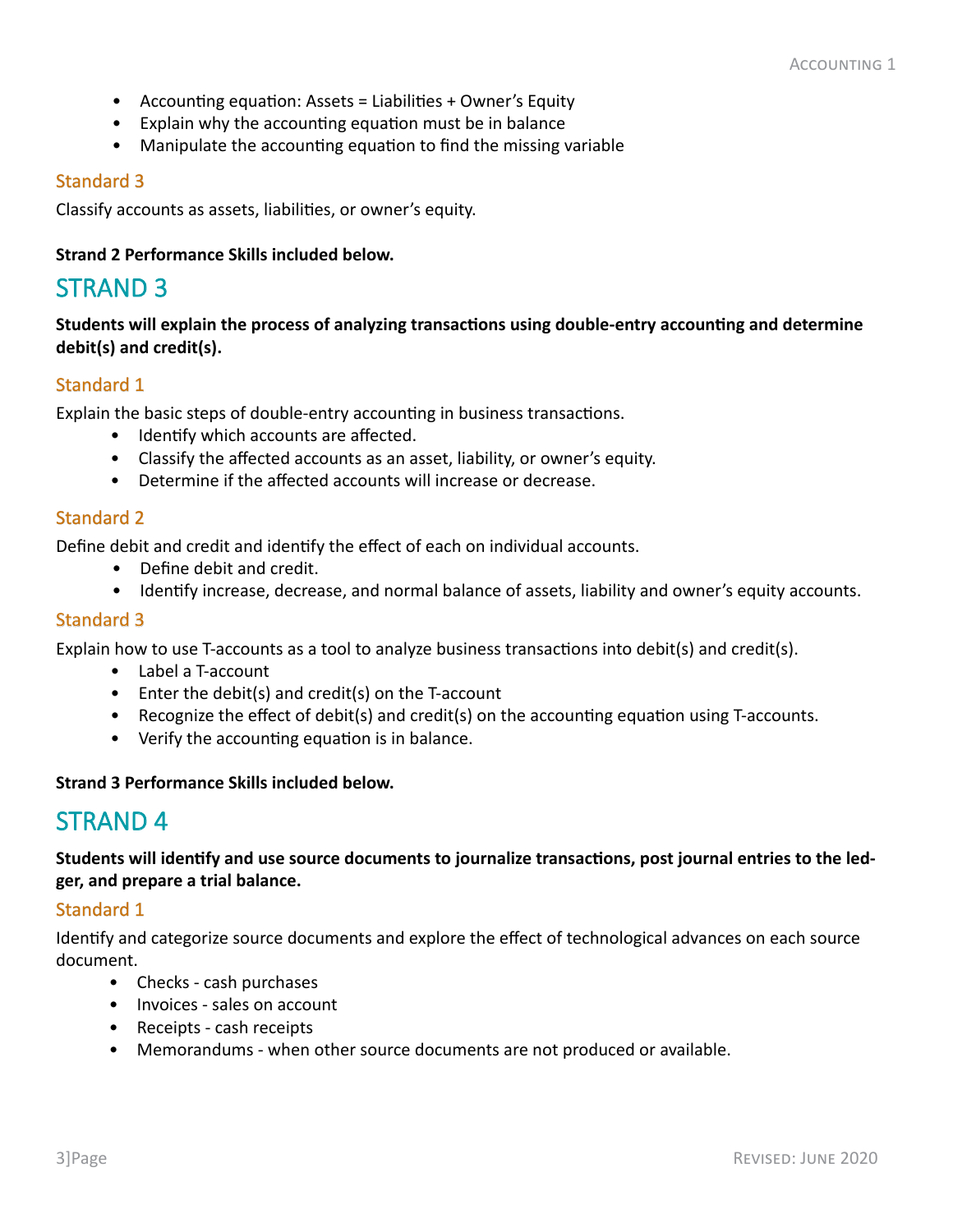Define and explain the purpose of the general journal and journalize business transactions.

#### Standard 3

Define and explain the purpose of the general ledger and post debits and credits from the journal to the ledger accounts.

- Post information from the general journal to the general ledger.
- Calculate and record new account balance.
- Explain how to trace a transaction back to its source. Methods may include post-referencing or audit trail.

#### Standard 4

Define the trial balance and explain how it could be equal but not accurate.

- Identify the proper order of accounts on a trial balance.
- Identify and use mathematical methods for locating and correcting errors shown by the trial balance
	- Difference of 1, 10, 100, 1000, (typically refers to addition error)
	- Evenly divided by 9 (typically refers to transposition or slide error)
	- Evenly divided by 2 (typically refers to a debit or credit in the wrong location)
	- Same amount as a transaction (typically omitted a debit or credit)
- Journalize and post correcting entries.
- Common posting errors include (but are not limited to):
	- Omitting journal entry
	- Reversing the debit and credit in a transaction.
	- Recording a debit or a credit in the wrong account.

#### **Strand 4 Performance Skills included below.**

### STRAND 5

#### **Students will describe the process of creating the income statement and balance sheet.**

#### Standard 1

Identify the appropriate headings for the income statement and balance sheet.

- Company name
- Report name
- Date (income statement  $\rightarrow$  period of time, balance statement  $\rightarrow$  specific point in time)

#### Standard 2

Explain the process of creating an income statement.

- Identify the elements of an income statement.
	- Revenue
	- Expenses
	- Net income (net loss)
- Explain the formula to calculate the net income.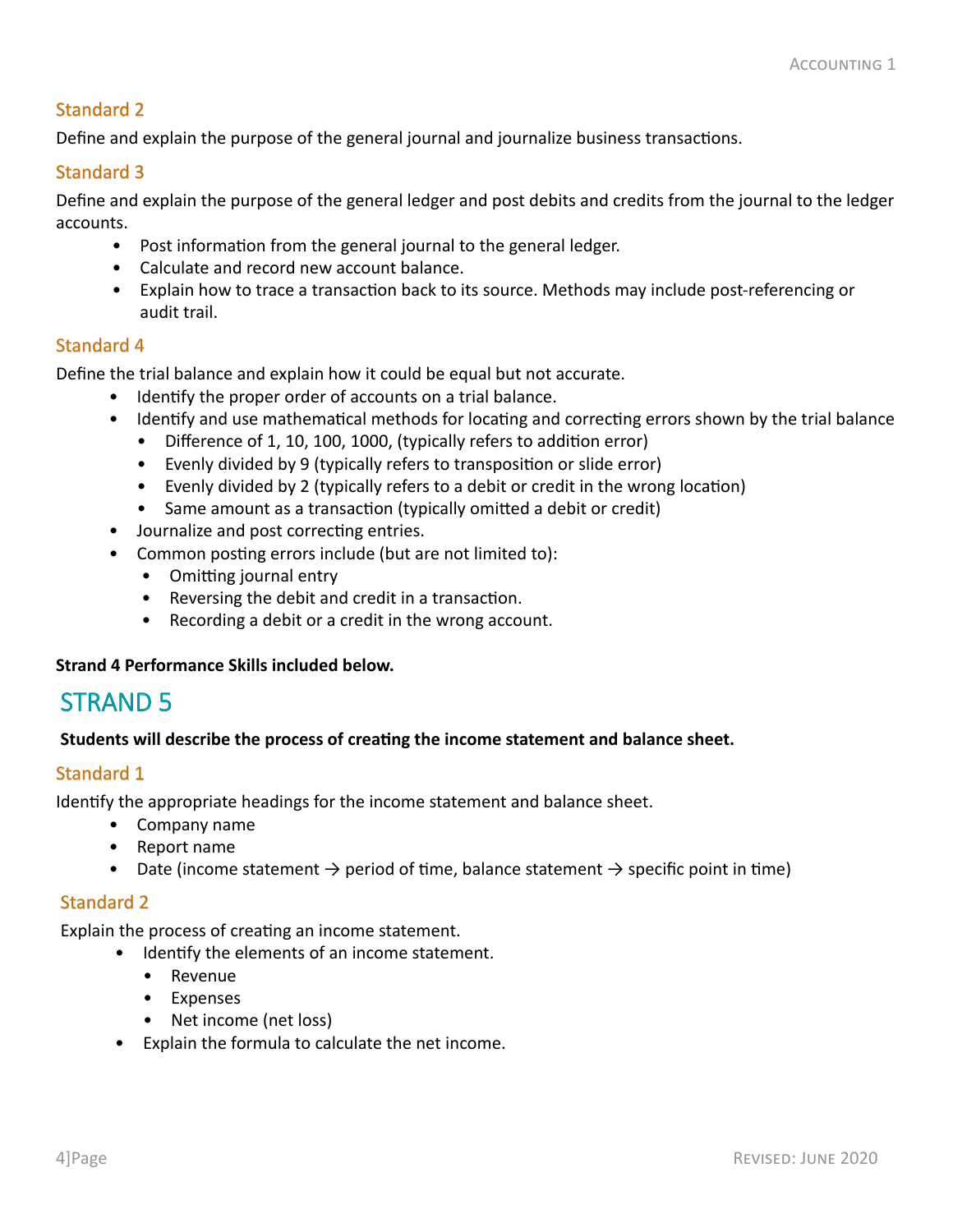Define ending capital and the calculation for the ending capital account balance.

- Identify elements that change in capital
	- Net income (net loss)
	- Withdrawals/drawing
	- Investments
- Compute the ending account balance
	- Beginning capital + investments +/- net income (net loss) withdrawals/drawing

#### Standard 4

Explain the process of creating a balance sheet.

- Identify the elements of a balance sheet.
	- Assets
	- Liabilities
	- Owner's Equity (ending capital)
- Explain the relationship between the balance sheet and the accounting equation.
- Explain the relationship between the balance sheet and the income statement.

#### **Strand 5 Performance Skills included below.**

### STRAND 6

**Students will describe how to close an accounting period.**

#### Standard 1

Identify and describe the purpose of permanent and temporary accounts.

- Permanent: assets, liabilities and capital
- Temporary: revenue, expenses and withdrawals/drawing

#### Standard 2

Define a closing entry and describe how closing entries change capital (e.g. net income increases capital, net loss and withdrawals/drawing decreases capital)

#### Standard 3

Describe the difference between a trial balance and a post-closing trial balance.

**Strand 6 Performance Skills included below.**

### STRAND 7

**Students will explain the importance of cash control documents and systems in relation to the protection of the business' cash.**

#### Standard 1

Connect banking documents to cash controls

- Define the information needed to produce banking documents (deposit slips and checks)
- Describe the types of check endorsements (blank, restrictive, and special) and when they would be used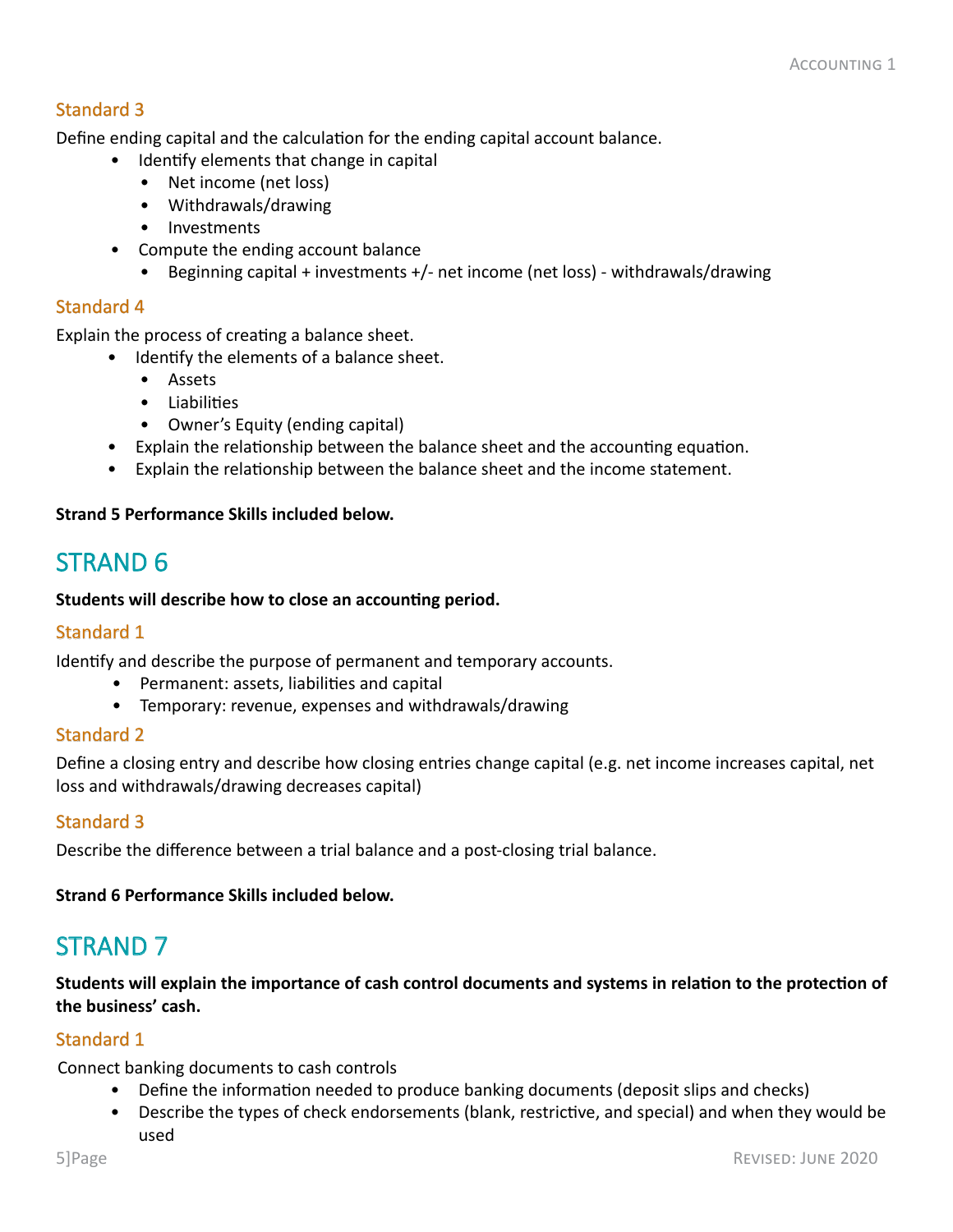- Discuss internal controls to mitigate fraud and unethical behaviors (using a cash register and safe, daily cash deposits, and segregation of duties)
- Explain the three elements of the fraud triangle (opportunity, pressure, rationalization) and the relation to internal controls

Describe the process of reconciling a bank statement with the checkbook balance and identify the necessary journal entries.

- Define the information needed to reconcile the bank statement with the checkbook
- Identify the journal entries needed to update the general ledger cash balance (service charges and NSF charges and checks)
- Prove the cash balance by using the checkbook, bank statement, and general ledger cash balance.

#### **Strand 7 Performance Skills included below.**

### STRAND 8

#### **Students will explore automated accounting.**

#### Standard 1

Describe the differences between manual and computerized accounting systems.

- Posting
- Computation
- Reporting

#### Standard 2

Identify and explore the use of automated accounting software, such as:

- Spreadsheets
- QuickBooks
- Industry-standard accounting and tax software

#### Standard 3

Explore Internet sites and mobile apps for accounting purposes (e.g. AICPA, start here go places, IRS, Intuit, Accounting today, Journal of Accountancy, Securities and Exchange Commission, Xero, Sage)

#### Standard 4

Explore careers in the field of accounting (e.g. accountant, accounting clerk, CPA)

### Performance Skills

Strand 2: Accounting Equation:

- Calculate missing elements of the accounting equation.
- Strand 3: Double-entry Accounting:
	- Calculate changes to accounts using double-entry accounting while keeping the accounting equation in balance.
	- Analyze transactions that increase/decrease assets, liabilities and owner's capital accounts, record them in T-accounts, and prove the equality of debits and credits

Strand 4: Journalizing and Posting:

- Analyze and journalize business transactions using source documents.
- Post debit(s) and credit(s) from a general journal to accounts in the general ledger.